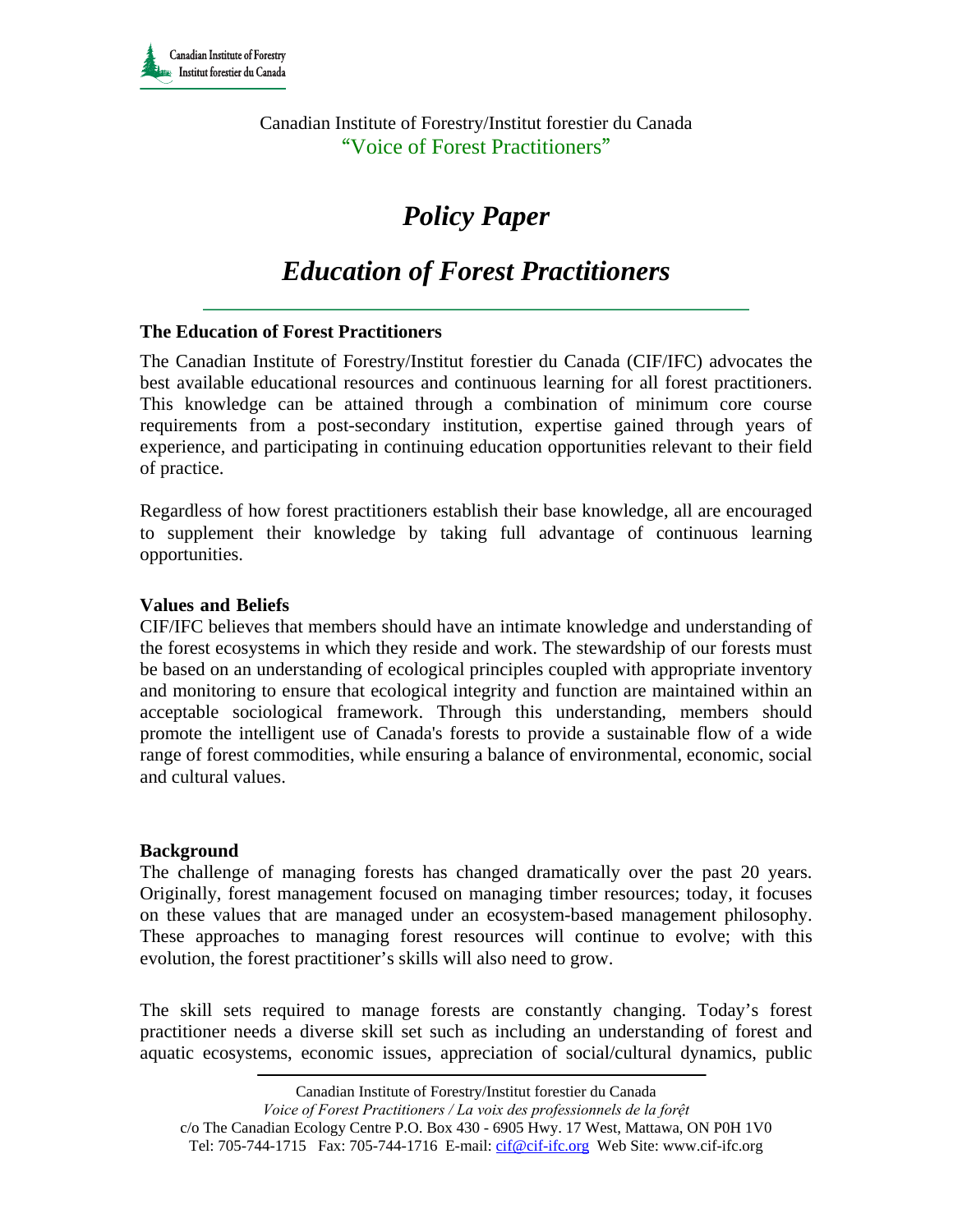

participation, conflict resolution capabilities and information technology. The acquisition of skills necessary to manage forest ecosystems need to be derived from a variety of sources such as formal academic training, field experience and continuing education. The accumulation of all education sources maximizes the skills of the practitioners.

Canadians' vision of sustainable forest management, as stated in the National Forest Strategy is "*The long-term health of Canada's forest will be maintained and enhanced, for the benefit of all living things, and for the social, cultural, environmental and economic well-being of all Canadians now and in the future*". Canada's National Forest Strategy also recognizes the necessity of education and enhancement of skills and knowledge for forest practitioners to meet this vision.

# **CIF/IFC Policy on Education of Forest Practitioners**

The Canadian Institute of Forestry/Institut forestier du Canada will strive to ensure that Canada's forest practitioners have the attitudes, aptitudes and skills necessary to manage Canada's forests consistent with the Institute's values and beliefs and with Canadians' vision for the forest.

We believe that if forestry is to flourish and the beliefs and values of CIF/IFC are to be realized, it is essential to **attract superior students** to forestry. To maintain a pool of dedicated and enthusiastic individuals graduating from baccalaureate and forest technology programs, it is essential that forestry maintains and enhances its image of providing a fulfilling, prestigious and environmentally conscious career where one's actions will create a positive impact on the environment and sustainability of our forest resources.

The CIF/IFC is committed to working with forestry partners (e.g. forest industry, government, non-government organizations and educational institutions) to promote a positive image of forestry and create a highly qualified and talented pool of forest practitioners. This will be achieved through working groups of like-minded organizations working collaboratively toward achieving the objective.

**Educational standards must be rigorous** to ensure that practitioners have both the intellectual ability and knowledge to cope with the complexities of modern forest management. Forestry programs should be innovative and current with new and emerging technology. Traditional forestry programs have focused on trees - their cultivation, protection, measurement, harvesting and utilization- while attempting to provide enough background in the other aspects of forestry to enable graduates to communicate with forest practitioners specializing in other disciplines. With the commitment to forest management that is economically, environmentally, culturally, and socially sustainable, the concern that forestry programs need to be broadened has become apparent. It is essential that academic standards be maintained; however alternative models must be explored. An alternative model would sanction specialists having a strong background in forestry, but differing in the specifics of that background. The CIF/IFC believes that new

Canadian Institute of Forestry/Institut forestier du Canada

*Voice of Forest Practitioners / La voix des professionnels de la forệt* 

c/o The Canadian Ecology Centre P.O. Box 430 - 6905 Hwy. 17 West, Mattawa, ON P0H 1V0 Tel: 705-744-1715 Fax: 705-744-1716 E-mail: cif@cif-ifc.org Web Site: www.cif-ifc.org